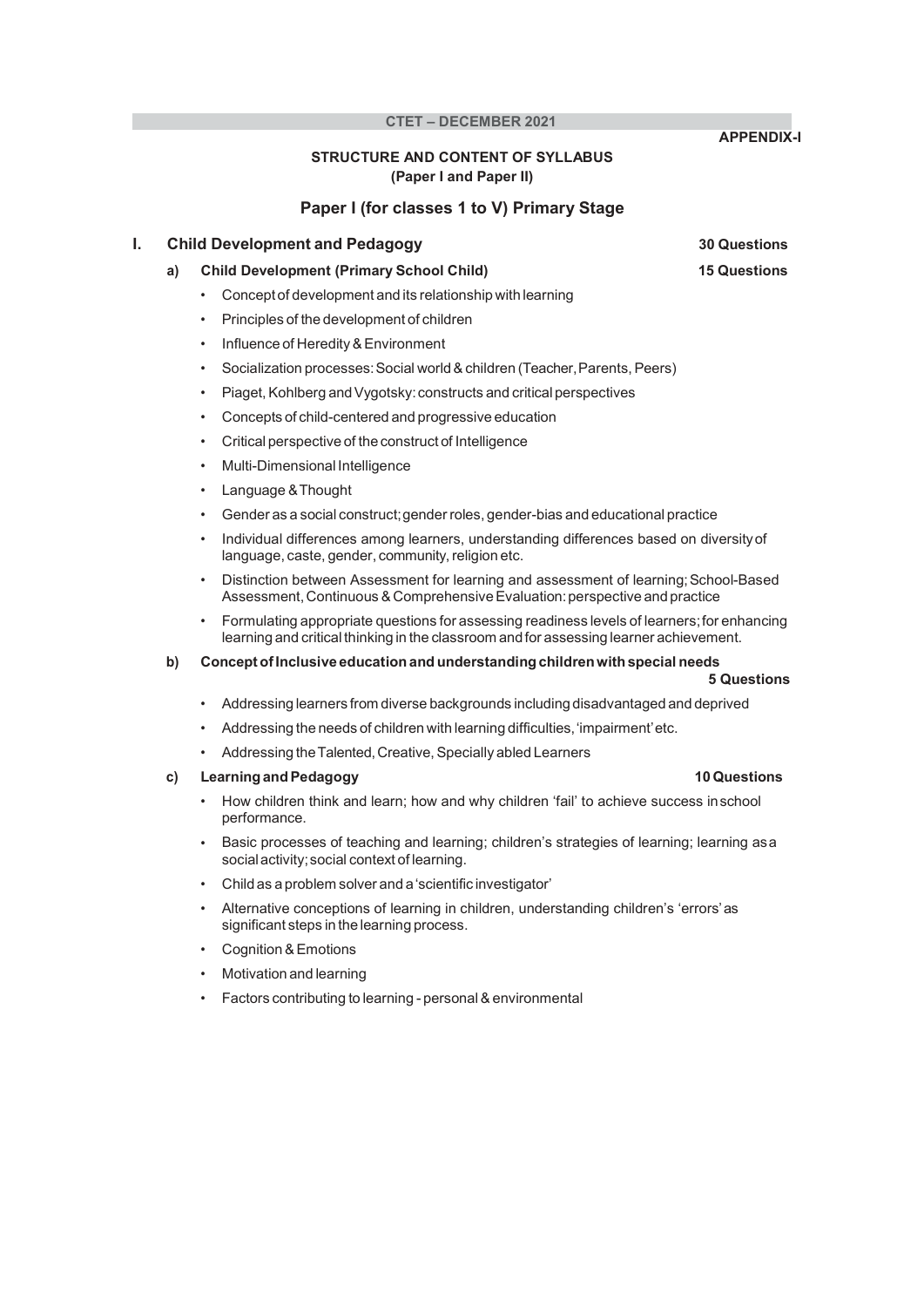# **II.** Language I 30 Questions

### a) Language Comprehension 15 Questions and the state of the state of the state of the state of the state of the state of the state of the state of the state of the state of the state of the state of the state of the state

Reading unseen passages - two passages one prose or drama and one poem with questions on comprehension, inference, grammar and verbal ability (Prose passage may be literary, scientific, narrative or discursive)

## b) Pedagogy of Language Development 15 Questions 15 Questions

- Learning and acquisition
- Principles of language Teaching
- Role of listening and speaking; function of language and how children use it as a tool
- Critical perspective on the role of grammar in learning a language for communicating ideas verbally and in written form
- Challenges of teaching language in a diverse classroom; language difficulties, errors and disorders
- Language Skills
- Evaluating language comprehension and proficiency: speaking, listening, reading and writing
- Teaching- learning materials: Textbook, multi-media materials, multilingual resource of the classroom
- Remedial Teaching

# III. Language - II 30 Questions

### a) Comprehension **15 Questions** 15 Questions

Two unseen prose passages (discursive or literary or narrative or scientific) with question on comprehension, grammar and verbal ability

### b) Pedagogy of Language Development 15 Questions 15 Questions

- Learning and acquisition
- Principles of language Teaching
- Role of listening and speaking; function of language and how children use it as a tool
- Critical perspective on the role of grammar in learning a language for communicating ideas verbally and in written form;
- Challenges of teaching language in a diverse classroom; language difficulties, errors and disorders
- Language Skills
- Evaluating language comprehension and proficiency: speaking, listening, reading and writing
- Teaching learning materials: Textbook, multi-media materials, multilingual resource of the classroom
- Remedial Teaching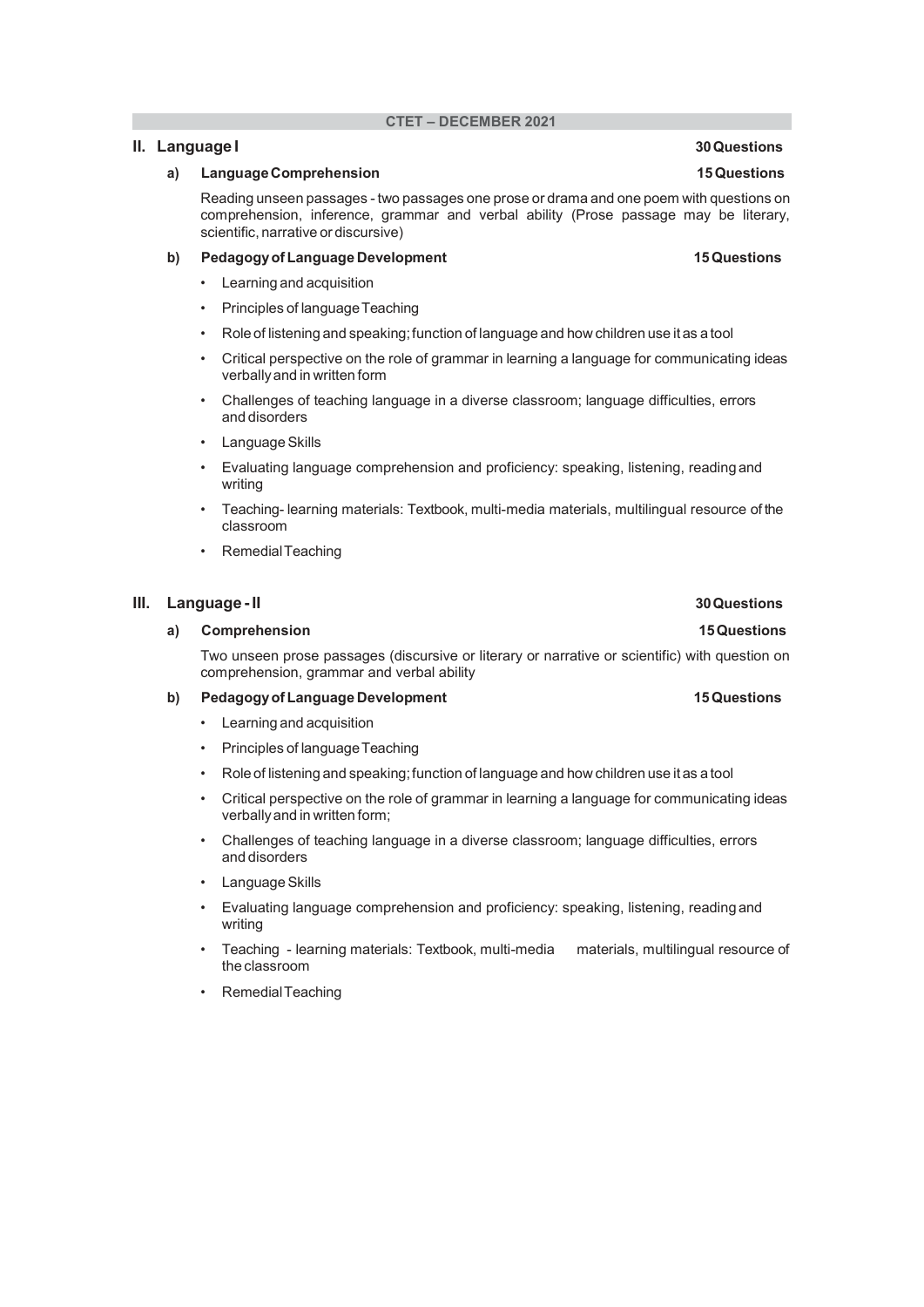# IV Mathematics 30 Questions

- Geometry
- Shapes & Spatial Understanding
- Solids around Us
- **Numbers**
- Addition and Subtraction
- Multiplication
- Division
- Measurement
- Weight
- Time
- Volume
- Data Handling
- Patterns
- Money

# b) Pedagogical issues 15 Questions

- Nature of Mathematics/Logical thinking; understanding children's thinking and reasoning patterns and strategies of making meaning and learning
- Place of Mathematics in Curriculum
- Language of Mathematics
- Community Mathematics
- Evaluation through formal and informal methods
- Problems of Teaching
- Error analysis and related aspects of learning and teaching
- Diagnostic and Remedial Teaching

# V. Environmental Studies 30 Questions

- a) Content 2008 Content 2008 and 2008 Content 2008 and 2008 and 2008 and 2008 and 2008 and 2008 and 2008 and 2008 and 2008 and 2008 and 2008 and 2008 and 2008 and 2008 and 2008 and 2008 and 2008 and 2008 and 2008 and 2008
	- i. Family and Friends:

Relationships

Work and Play

Animals

Plants

- ii. Food
- ii. Shelter
- iv. Water
- v. Travel
- vi. Things We Make and Do

a) Content 15 Questions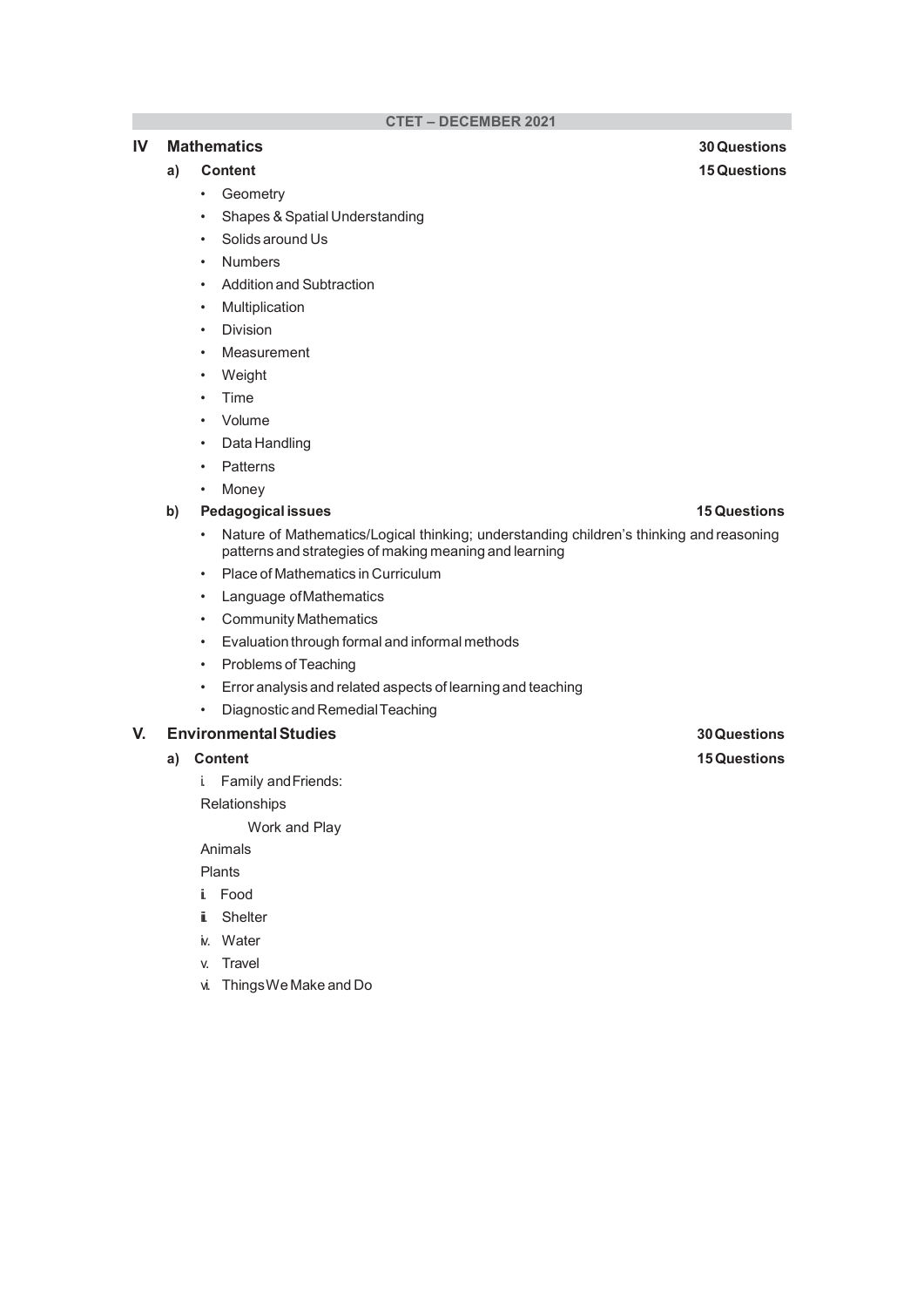# b) Pedagogical Issues 15 Questions

- Concept and scope of EVS
- Significance of EVS, integrated EVS
- Environmental Studies & Environmental Education
- Learning Principles
- Scope & relation to Science & Social Science
- Approaches of presenting concepts
- **Activities**
- Experimentation/Practical Work
- **Discussion**
- CCE
- Teaching material/Aids
- Problems

# Paper II (for classes VI to VIII) Elementary Stage

## **I.** Child Development and Pedagogy **30 Questions** 30 Questions

# a) Child Development (Elementary School Child) 15 Questions

- Concept of development and its relationship with learning
- Principles of the development of children
- Influence of Heredity & Environment
- Socialization processes: Social world & children (Teacher, Parents, Peers)
- Piaget, Kohlberg and Vygotsky: constructs and critical perspectives
- Concepts of child-centered and progressive education
- Critical perspective of the construct of Intelligence
- Multi-Dimensional Intelligence
- Language & Thought
- Gender as a social construct; gender roles, gender-bias and educational practice
- Individual differences among learners, understanding differences based on diversity of language, caste, gender, community, religion etc.
- Distinction between Assessment for learning and assessment of learning; School-Based Assessment, Continuous & Comprehensive Evaluation: perspective and practice
- Formulating appropriate questions for assessing readiness levels of learners; for enhancing learning and critical thinking in the classroom and for assessing learner achievement.
- b) Concept of Inclusive education and understanding children with special needs

### 5 Questions

- Addressing learners from diverse backgrounds including disadvantaged and deprived
- Addressing the needs of children with learning difficulties, 'impairment' etc.
- Addressing the Talented, Creative, Specially abled Learners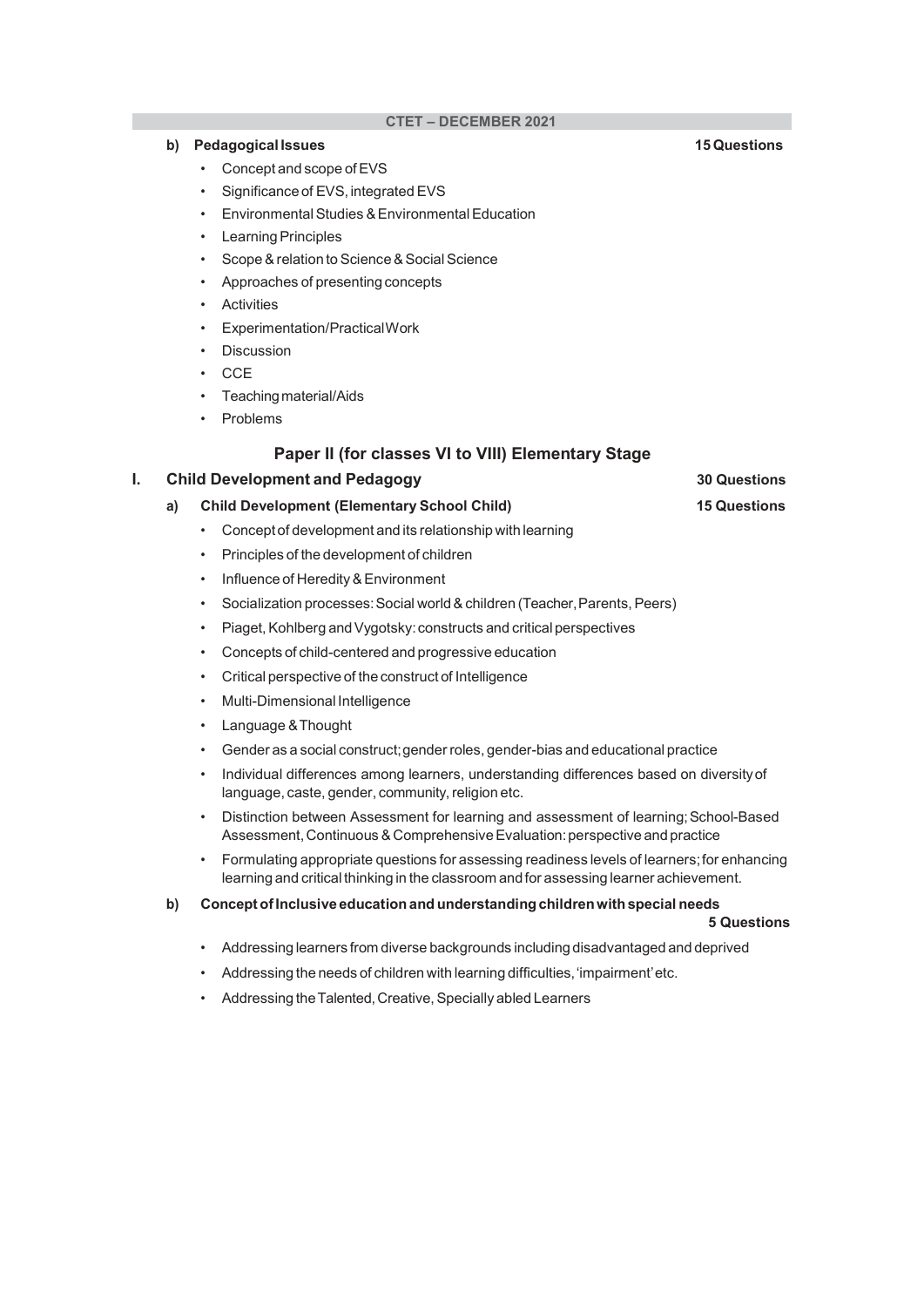# c) Learning and Pedagogy **10** Questions

- How children think and learn; how and why children 'fail' to achieve success in school performance.
- Basic processes of teaching and learning; children's strategies of learning; learning as a social activity; social context of learning.
- Child as a problem solver and a 'scientific investigator'
- Alternative conceptions of learning in children, understanding children's 'errors' as significant steps in the learning process.
- Cognition & Emotions
- Motivation and learning
- Factors contributing to learning personal & environmental

# II. Language I 30 Questions

# a) Language Comprehension 15 Questions

Reading unseen passages - two passages one prose or drama and one poem with questions on comprehension, inference, grammar and verbal ability (Prose passage may be literary, scientific, narrative or discursive)

### b) Pedagogy of Language Development 15 Questions 15 Questions

- Learning and acquisition
- Principles of language Teaching
- Role of listening and speaking; function of language and how children use
- it as a tool
- Critical perspective on the role of grammar in learning a language for communicating ideas verbally and in written form;
- Challenges of teaching language in a diverse classroom; language difficulties, errors and disorders
- Language Skills
- Evaluating language comprehension and proficiency: speaking, listening, reading and writing
- Teaching- learning materials: Textbook, multi-media materials, multilingual resource of the classroom
- Remedial Teaching

### III. Language-II 30 Questions

## a) Comprehension **15 Questions** 2014

Two unseen prose passages (discursive or literary or narrative or scientific) with question on comprehension, grammar and verbal ability

# b) Pedagogy of Language Development 15 Questions 15 Questions

- Learning and acquisition
- Principles of language Teaching
- Role of listening and speaking; function of language and how children use it as a tool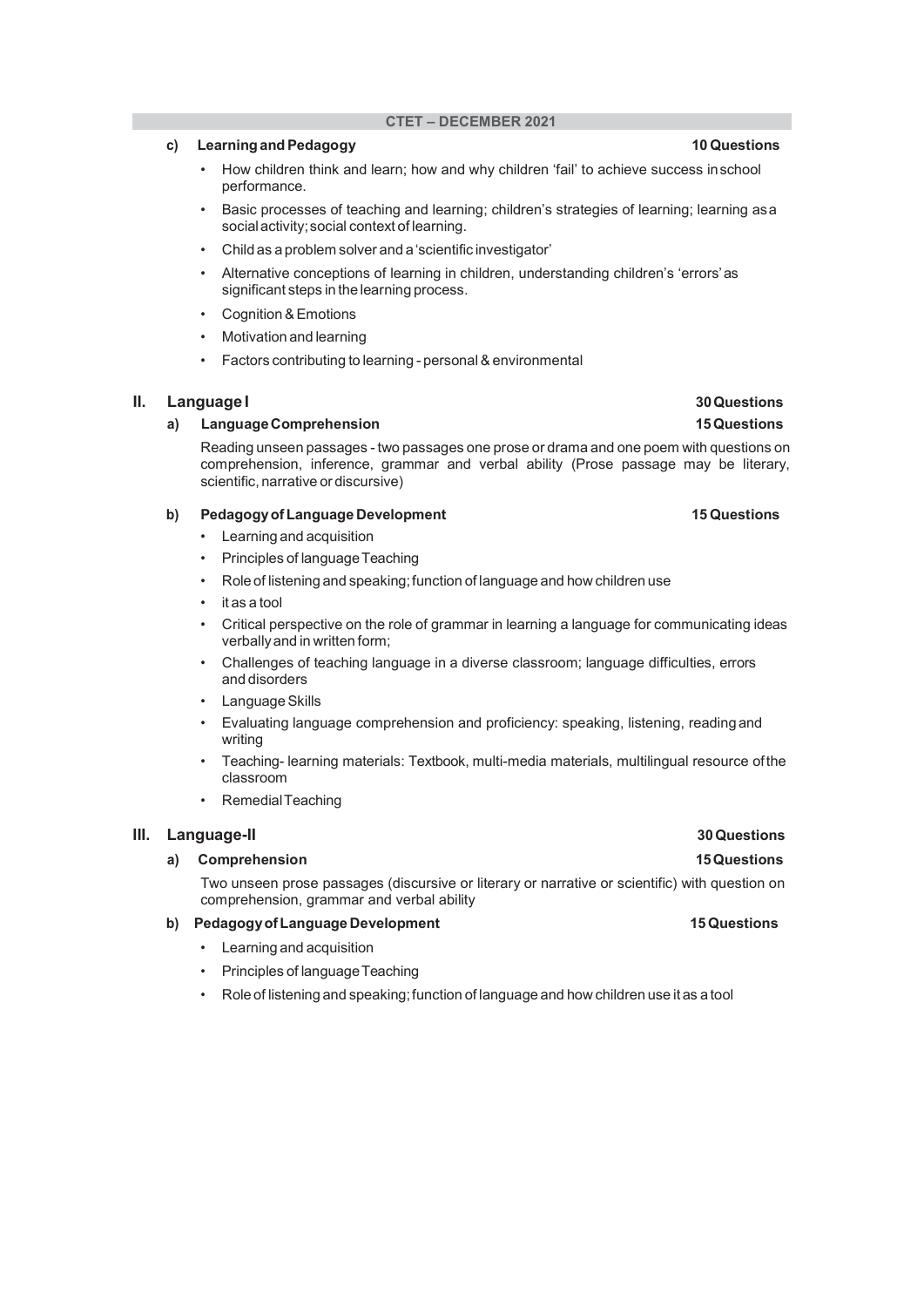- Critical perspective on the role of grammar in learning a language for communicating ideas verbally and in written form;
- Challenges of teaching language in a diverse classroom; language difficulties, errors and disorders
- Language Skills
- Evaluating language comprehension and proficiency: speaking, listening, reading and writing
- Teaching learning materials: Textbook, multi-media materials, multilingual resource of the classroom
- Remedial Teaching

## **IV. Mathematics and Science 60 Questions** 60 Questions

| (i) Mathematics |            | <b>30 Questions</b> |
|-----------------|------------|---------------------|
|                 | a) Content | <b>20 Questions</b> |
| ∨ Number System |            |                     |

- Knowing our Numbers
- Playing with Numbers
- Whole Numbers
- Negative Numbers and Integers
- Fractions

## v Algebra

- Introduction to Algebra
- Ratio and Proportion

### v Geometry

- Basic geometrical ideas (2-D)
- Understanding Elementary Shapes (2-D and 3-D)
- Symmetry: (reflection)
- Construction (using Straight edge Scale, protractor, compasses)
- Mensuration
- Data handling

# b) Pedagogical issues 10 Questions

- Nature of Mathematics/Logical thinking
- Place of Mathematics in Curriculum
- Language of Mathematics
- Community Mathematics
- Evaluation
- Remedial Teaching
- Problem of Teaching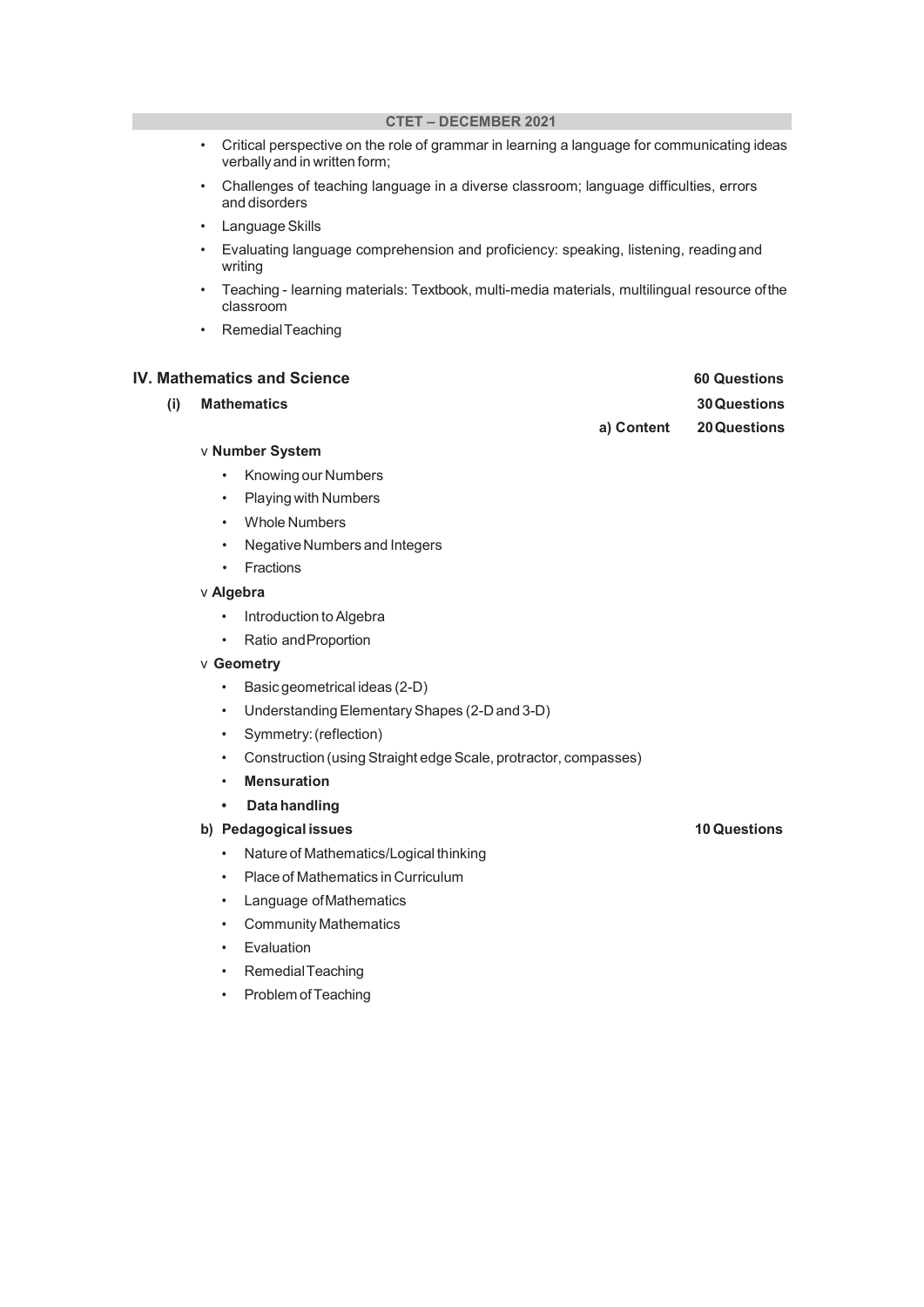i) Science 30 Questions

a) Content 20 Questions

### $\Box$  Food  $\Box$

- Sources of food
- Components of food
- Cleaning food

# $\Box$  Materials

- Materials of daily use
- $\Box$  The World of the Living
- MovingThings People and Ideas

# $\Box$  How thingswork

- Electric current and circuits
- Magnets
- $\Box$  Natural Phenomena
- □ Natural Resources

# b) Pedagogical issues 10 Questions

- Nature & Structure of Sciences
- Natural Science/Aims & objectives
- Understanding & Appreciating Science
- Approaches/Integrated Approach
- Observation/Experiment/Discovery (Method of Science)
- Innovation
- Text Material/Aids
- Evaluation cognitive/psychomotor/affective
- Problems
- Remedial Teaching

### V. Social Studies/Social Sciences 60 Questions

# $\Box$  History

- When, Where and How
- The Earliest Societies
- The First Farmers and Herders
- The First Cities
- Early States
- New Ideas
- The First Empire

a) Content 40 Questions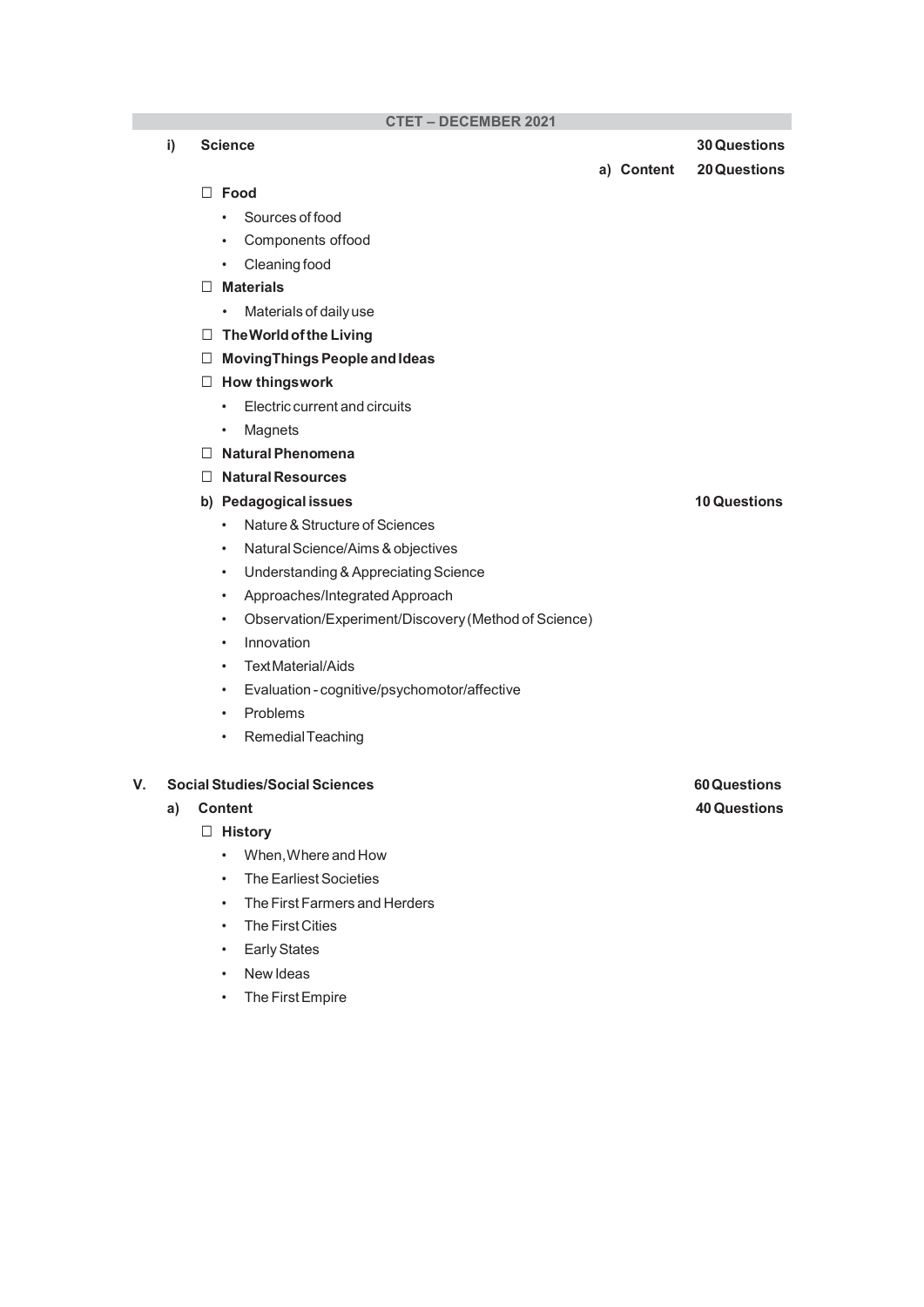- Contacts with Distant lands
- Political Developments
- Culture and Science
- New Kings and Kingdoms
- Sultans of Delhi
- Architecture
- Creation of an Empire
- Social Change
- Regional Cultures
- The Establishment of Company Power
- Rural Life and Society
- Colonialism and Tribal Societies
- The Revolt of 1857-58
- Women and reform
- Challenging the Caste System
- The Nationalist Movement
- India After Independence

# Geography

- Geography as a social study and as a science
- Planet: Earth in the solar system
- Globe
- Environment in its totality: natural and human environment
- Air
- Water
- Human Environment: settlement, transport and communication
- Resources:Types-Natural and Human
- Agriculture

# □ Social and Political Life

- Diversity
- **Government**
- Local Government
- **Making a Living**
- **Democracy**
- State Government